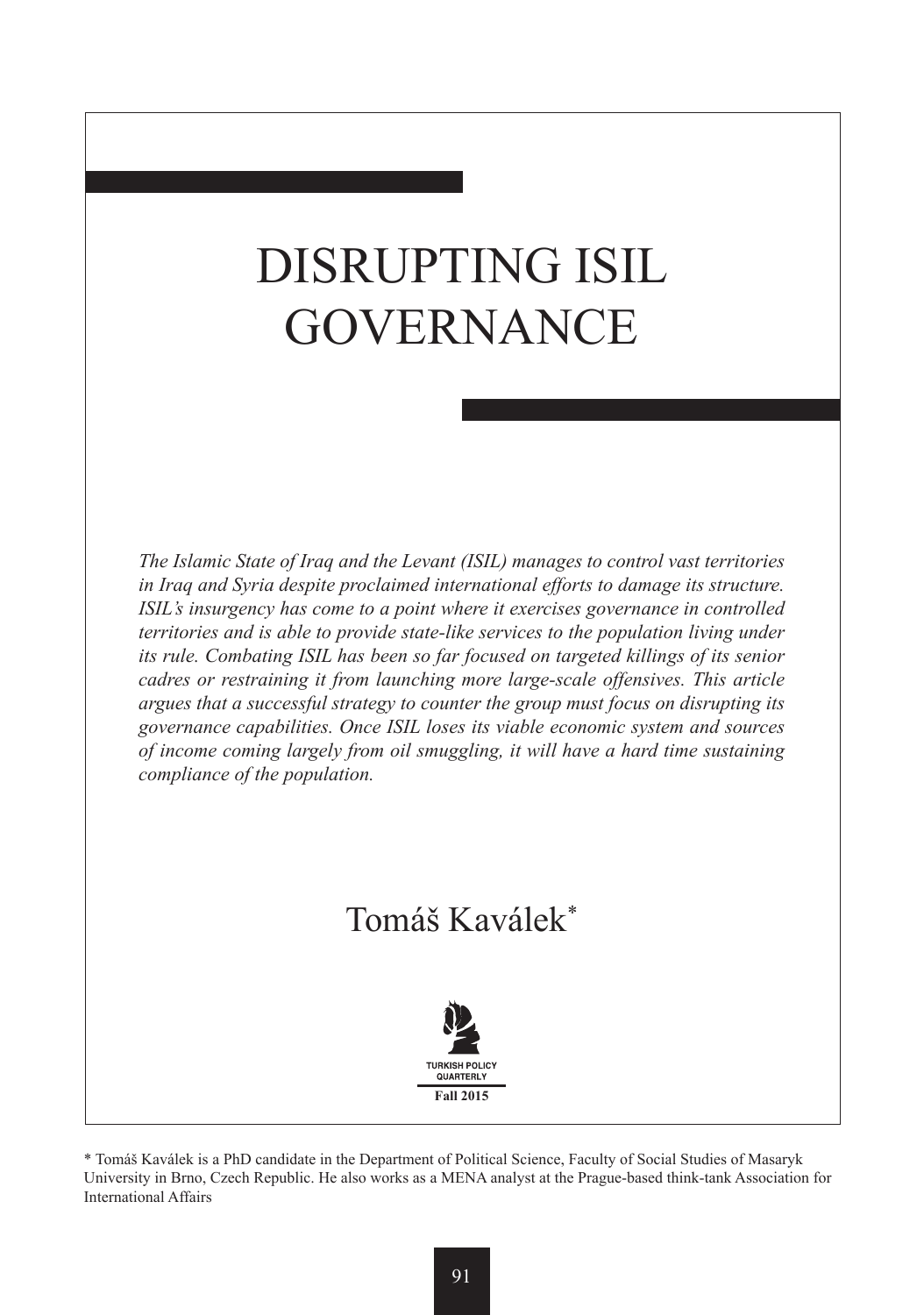he Islamic State of Iraq and the Levant (ISIL) swept throughout the major parts of Sunni-populated areas of Iraq in June 2014. A wide US-led coalition against ISIL, formed in September 2014 and now consisting of more than 60 countries, began to provide support to rehe Islamic State of Iraq and the Levant (ISIL) swept throughout the major parts of Sunni-populated areas of Iraq in June 2014. A wide US-led coalition against ISIL, formed in September 2014 and now consisting of more than ernment – including weapons deliveries, training of local forces, tactical airstrikes, and targeted killings of ISIL militants.<sup>1</sup> In the meantime, the appealing success of ISIL boosted the growth of its franchise, for example in the Egyptian Sinai, Libya, and even as far as Afghanistan.<sup>2</sup> ISIL surely suffered certain territorial losses in the first half of 2015, stripping it of 9.4 percent of its land (namely in Tikrit, north of Baghdad, and in northern Syria to the Kurds), but it seems able to sustain itself despite fighting on several fronts.<sup>3</sup>

#### *A Gloomy State of Affairs in Iraq and Syria*

In Iraq, a proclaimed "spring offensive" to retake the ISIL stronghold of Mosul ran out of steam in Tikrit in April 2015. In Al-Anbar province, west of Baghdad, the key city of Ramadi fell into the hands of the terrorist group in May 2015. In the north, Iraqi Kurds, albeit chronically embedded in internal political rivalries, contained ISIL by establishing stable frontlines by early 2015, but since then has not advanced except for in oil rich areas around Kirkuk.

In Syria, ISIL conquered Palmyra in May, delivering a blow to Syrian President Bashar al-Assad's forces. In the north, Syrian Kurds supported by US airstrikes managed to attain a symbolic victory in Kobani in January 2015 and the US continued to support the Kurds in their summer offensives.<sup>4</sup> In September 2015, Russia further re-shuffled the cards in Syria with the deployment of more than 30 aircrafts and numerous sorties in support of Assad's forces, mostly against the rebel groups in Aleppo or Idlib governorates.<sup>5</sup> ISIL is not Moscow's primary target, at least for now, and its bombing campaign has already empowered ISIL to advance around Aleppo at the expense of other rebel groups.6

<sup>&</sup>lt;sup>1</sup> Justine Drennan, "Who Has Contributed What in the Coalition Against the Islamic State?," *Foreign Policy*, 12 November 2014, http://foreignpolicy.com/2014/11/12/who-has-contributed-what-in-the-coalition-against-the-islamic-state/

<sup>2</sup> Aaron Y. Zelin, "The Islamic State's model," *Washington Post*, 28 January 2015, https://www.washingtonpost.com/ blogs/monkey-cage/wp/2015/01/28/the-islamic-states-model/

<sup>3</sup> Columb Strack, "Islamic State territory shrinks by 9.4% in first six months of 2015," *HIS Jane's Intelligence Review*, 27 July 2015, http://www.janes.com/article/53239/islamic-state-territory-shrinks-by-9-4-in-first-six-months-of-2015#. VbeipB\_weRs.twitter

<sup>4</sup> Tomáš Kaválek, "Kurdish-led Offensive in Syria against ISIS Makes Ankara Uneasy," *Sekuriťáci*, 23 June 2015, http://www.sekuritaci.cz/kurdish-led-offensive-in-syria-against-isis-makes-ankara-uneasy/

<sup>5</sup> Genevieve Casagrande, "Russian Airstrikes in Syria: September 30-October 14," *Institute for the Study of War*, 14 October, http://understandingwar.org/backgrounder/russian-airstrikes-syria-september-30-october-14

<sup>6</sup> "ISIL advances on Aleppo despite Russia air strikes," *Al-Jazeera*, 10 October 2015, http://www.aljazeera.com/ news/2015/10/isil-advances-aleppo-russia-airstrikes-151010012828079.html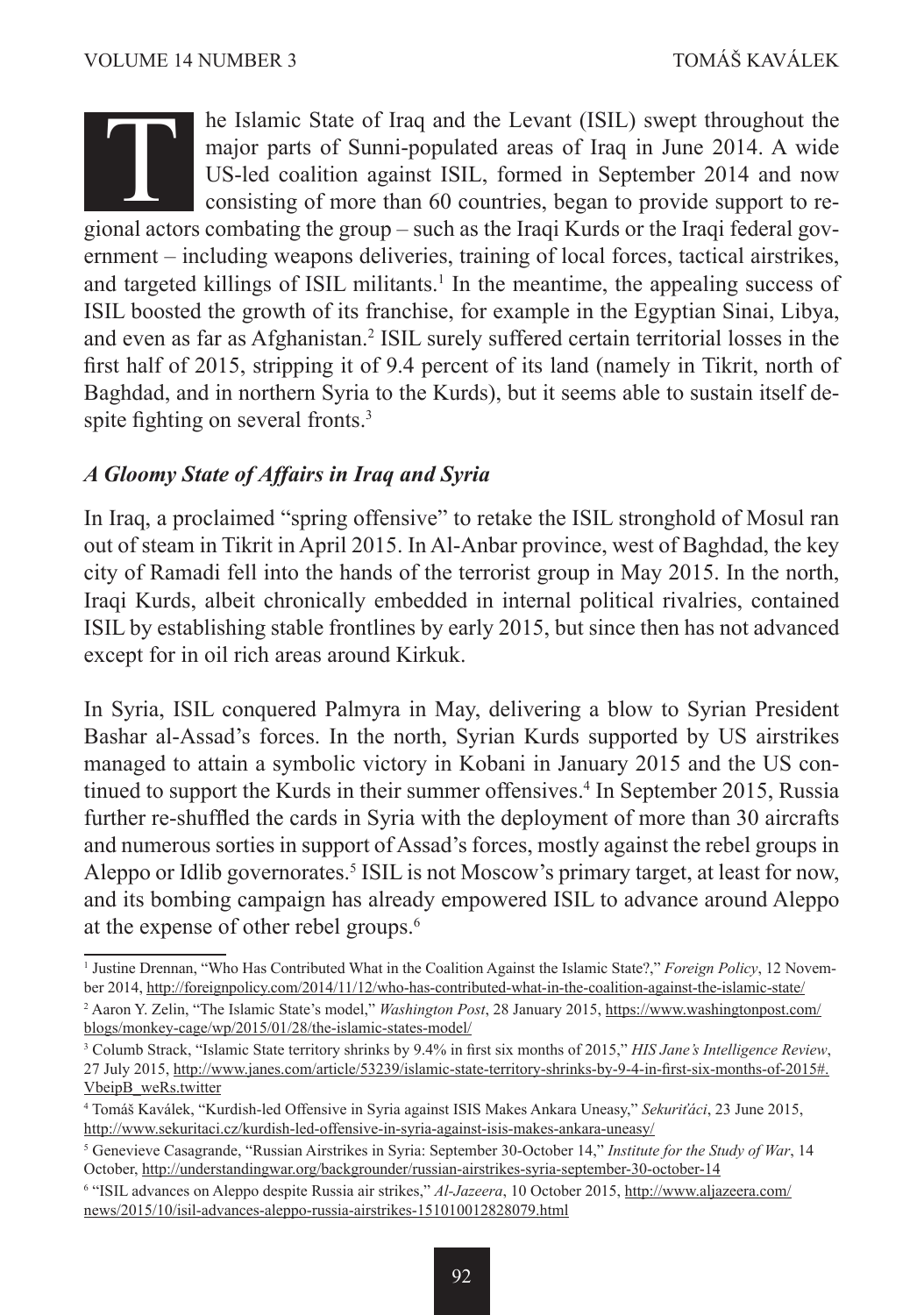#### *ISIL and its Successful Governance*

ISIL continues to claim statehood and its resilience has even provoked essays by Western analysts posing the question of "what if ISIL wins?"7 Fighting on several fronts, the organization has been facing continuous coalition airstrikes since August 2015 (more than 7,300 airstrikes had been conducted by October 2015). Nevertheless, it is still able to sustainably govern the territories under its control.<sup>8</sup> ISIL's ability to claim statehood and the sovereignty of its "caliphate" is its core political objective.

Tight ISIL rule with daily presence in the streets is dominant only in major cities such as Mosul, Raqqa, and Deir ez-Zor, where the governance system is most developed and robust. Its administrative system is divided into an administrative branch (policing, rule of law, education, and tribal affairs) and an "Islamic Administration of Public Services" (responsible for water and electricity supplies, food price regulation, agricultural management, and

*"ISIL is not Moscow's primary target at least for now, and its bombing campaign has already empowered ISIL to advance around Aleppo at the expense of other rebel groups."*

functioning of bakeries and other key businesses).<sup>9</sup> In rural areas, however, ISIL's presence is limited; it relies on local allies and tribal groups that have pledged allegiance to Abu Bakr al-Baghdadi.10 ISIL does not overly get involved in tribal affairs neither does it spread its ideology with the same agility as in the cities. ISIL skillfully deals with tribes and ensures their loyalty with various incentives – security for a given community, monopoly for criminal enterprises, money, etc.

ISIL has invested a great deal of energy into crafting the image that it is a more effective and just ruler than that of Damascus, Baghdad, or other rebel groups. By assuming control over existing government structures and services and re-shaping them, ISIL kept providing electricity, running water, fuel, garbage disposal, bureaucratic services, system of courts, agriculture production, etc. Rebels were also

<sup>7</sup> See, for example: Stephen M. Walt, "What Should We Do If Islamic State Wins," *Foreign Policy*, 10 June 2015, http://foreignpolicy.com/2015/06/10/what-should-we-do-if-isis-islamic-state-wins-containment/

<sup>8</sup> "Operation Inherent Resolve. Targeted Operations Against ISIL Terrorist," *US Department of Defense*, 6 October 2015, http://www.defense.gov/News/Special-Reports/0814\_Inherent-Resolve

<sup>9</sup> Richard Barret, "The Islamic State," *The Soufan Group* (November 2014), http://soufangroup.com/wp-content/uploads/2014/10/TSG-The-Islamic-State-Nov14.pdf

<sup>&</sup>lt;sup>10</sup> See: Muhammad al-'Ubaydi et al., "The Group That Calls Itself a State: Understanding the Evolution and Challenges of the Islamic State," *The Combating Terrorism Center at West Point* (December 2014), https://www.ctc.usma.edu/ v2/wp-content/uploads/2014/12/CTC-The-Group-That-Calls-Itself-A-State-December20141.pdf ; Michael Weiss and Hassan Hassan, *ISIS: Inside the Army of Terror* (New York: Regan Arts, 2015).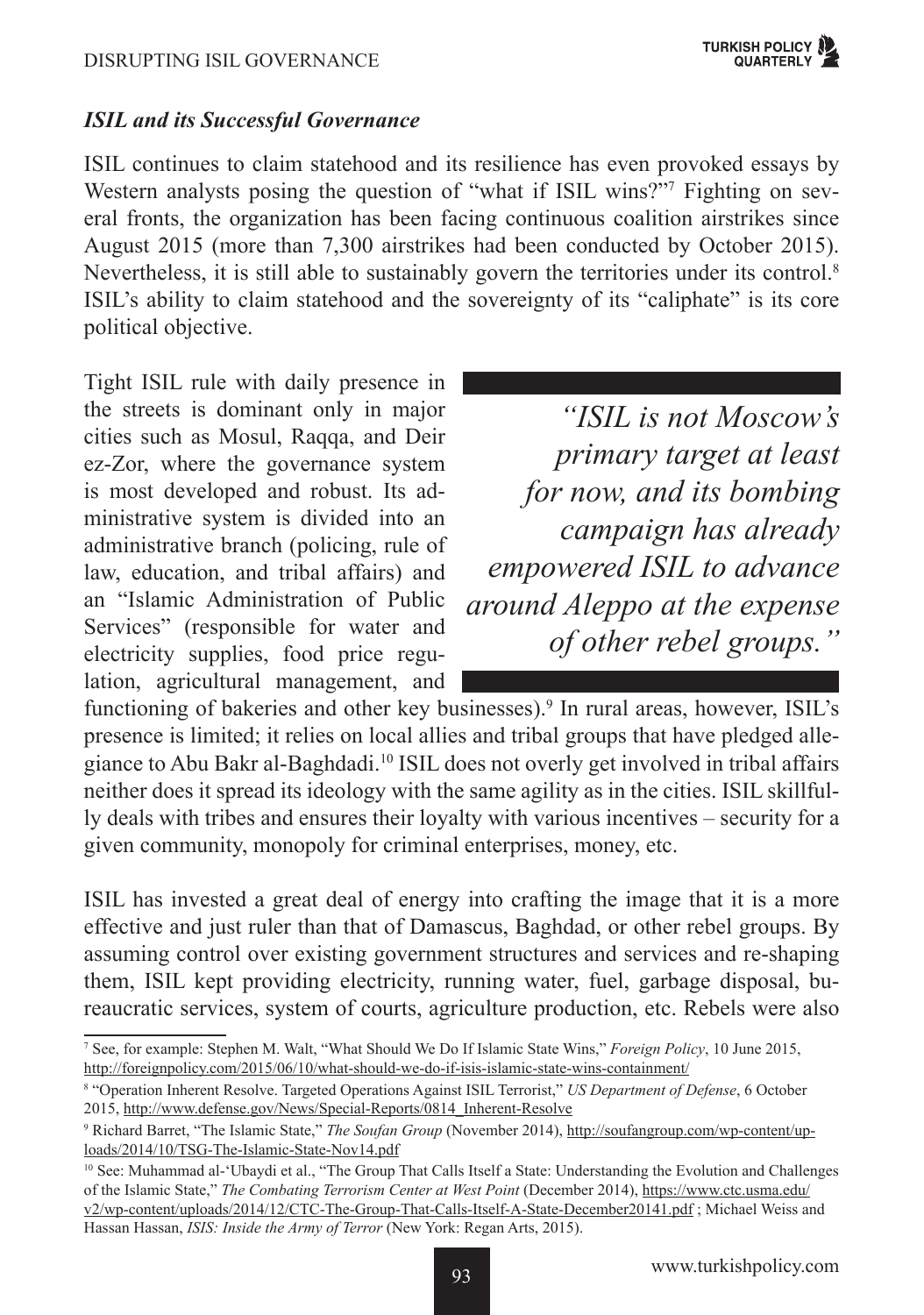addressing basic needs by regulating the prices of bread, cooking gas, and other key goods. There were numerous accounts of residents in ISIL-controlled cities praising their discipline, dedication to providing services to population, and swift justice, as well as being effective, coordinated, and less corrupt than the central governments of Iraq or Syria, or any other rebels experimenting with "governance" such a Jabhat al-Nusra.11 ISIL's legitimacy stems from its claim to statehood, and it is obsessed with issuing bureaucratic documents, permits, fees, and receipts with its emblem.<sup>12</sup> It even plans to introduce its own silver and gold currency.<sup>13</sup> It is all part of crafting an image of a functioning state structure (in contrast to ineffective and corrupt Baghdad and Damascus) and the notion that ISIL is omnipresent.

*"ISIL skillfully deals with tribes and ensures their loyalty with various incentives."*

However, since late autumn 2014, accounts have been surfacing that there are cracks beginning to show in ISIL's governance. According to these reports, ISIL fails in providing administrative services, power outages are constant, there are not enough professionals such as doctors, engineers, farmers etc.<sup>14</sup> In

Mosul, Raqqa, and Dair ez-Zor – key cities in ISIL's grip – drinkable or running water, food, fuel, and cooking gas have become scarce, and the price of basic supplies has risen. Also, new "taxes" are being introduced, and al-Hisbah, ISIL's quasi-police is increasingly corrupt, often simply extorting from the population for their personal benefit.15 In the words of Mona Alami, a non-resident fellow at the Atlantic Council: "Violence alone can keep ISIL running for a while, but its failings will put limitations on how long residents of the caliphate will remain silent."16

<sup>11</sup> See, for example: Charles C. Caris and Samuel Reynolds, "ISIS Governance in Syria," *Institute for the Study of War*, Middle East Security Report 22 (July 2014), http://www.understandingwar.org/sites/default/files/ISIS\_Governance.pdf ; Simon Speakmen Cordal, "How ISIS Governs Its Caliphate," *Newsweek*, 2 December 2014, http://www.newsweek. com/2014/12/12/how-isis-governs-its-caliphate-288517.html ; Tomáš Kaválek, "Running the Islamic State Part 3: Limits of Governance," *Sekuriťáci*, 25 April 2015, http://www.sekuritaci.cz/running-the-islamic-state-part-3-limits-ofgovernance/

<sup>12</sup> See collection of ISIS's administrative documents by: Aymenn Jawad Al-Tamini, "The Archivist," *Jihadology*, 2015, http://jihadology.net/the-archivist/

<sup>&</sup>lt;sup>13</sup> Tom Wyke, "ISIS release pictures of their new gold coins they say will 'break capitalist enslavement' - so why are they still paying their deranged gunmen in US dollars?," *Daily Mail*, 30 August 2015, http://www.dailymail.co.uk/ news/article-3215910/ISIS-release-pictures-new-gold-coins-say-break-capitalist-enslavement-paying-deranged-gunmen-dollars.html

<sup>14</sup> Mirren Gidda, "ISIS Is Facing a Cash Crunch in the Caliphate," *Newsweek*, 23 September 2015, http://europe.newsweek.com/isis-are-facing-cash-crunch-caliphate-333422#.VgK5vpR6ZEY.twitter

<sup>15</sup> See, for example, Abu Mohammed, "'Hesba' waives its work for money," *Raqqa Is Being Slaughtered Quietly*, 10 February 2015, http://www.raqqa-sl.com/en/?p=514

<sup>16</sup> Mona Alami, "ISIS's Governance Crisis (Part I): Economic Governance," *The Atlantic*, 19 December 2014, http://www.atlanticcouncil.org/blogs/menasource/isis-s-governance-crisis-part-i-economic-governance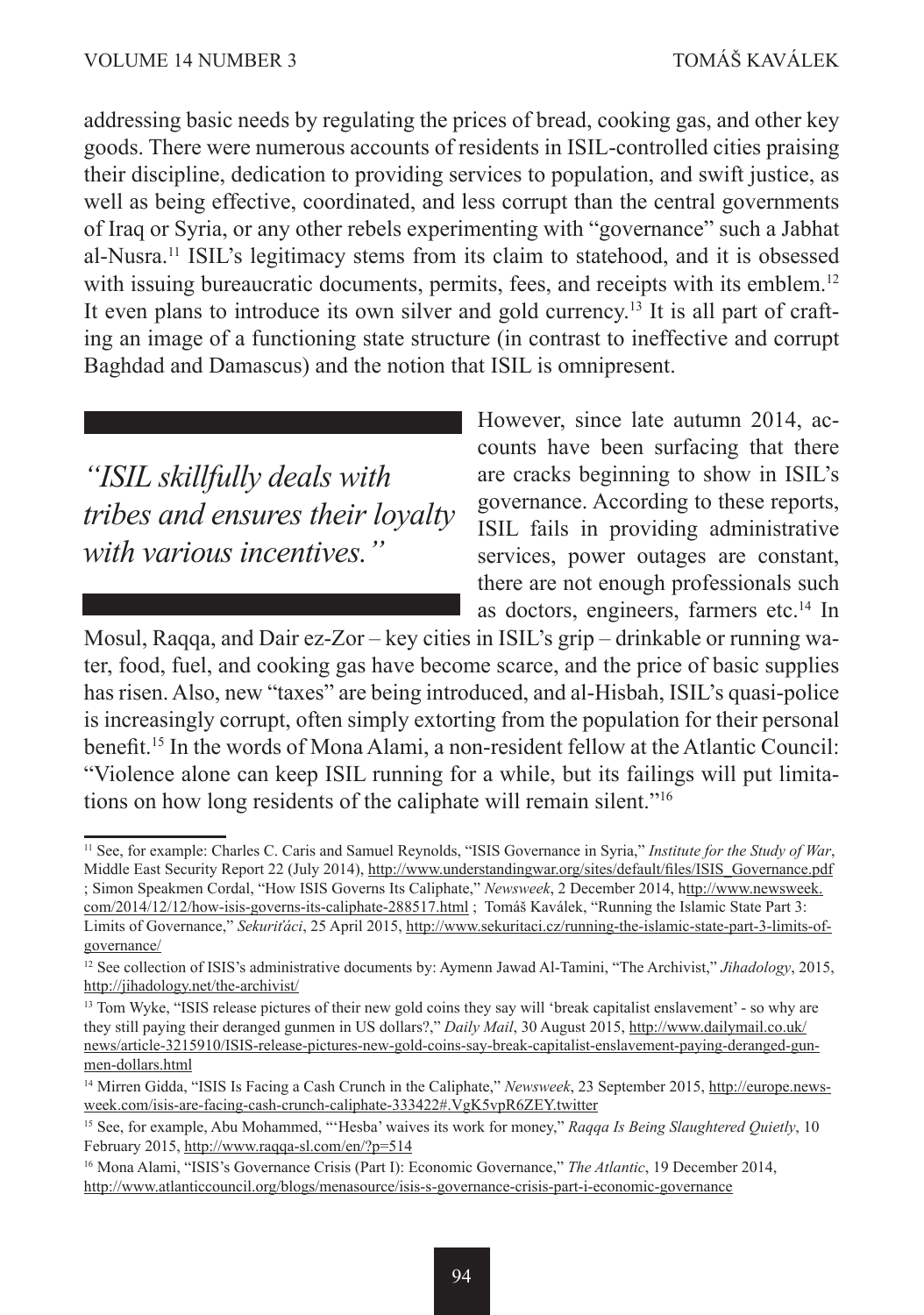Oil remains one of the main sources of income for ISIL. According to October 2015 estimates, ISIL is still able to produce 34 to 40 thousand barrels per day, bringing ISIL on average 1.5 million dollars a day.17 ISIL's oil is sold, for example, to Iraqi Kurdistan, Turkey, and Damascus- and Baghdad-controlled areas.18 Makeshift refineries also operate to produce fuel, with some being owned directly by ISIL and some only buying the group's crude.<sup>19</sup> At the same time,

*"ISIL has invested a great deal of energy into crafting the image that it is a more effective and just ruler than that of Damascus, Baghdad, or other rebel groups."*

ISIL is able to satisfy "domestic consumption" (although it is reported that prices are higher; for example, in Mosul the price for gas rose from 30 cents to 2 dollars).<sup>20</sup> None of the above-mentioned "buyers" decisively cracked down on ISIL smuggling activities, thus leaving ISIL's key source of wealth largely intact. For long-term strategic reasons, Western airstrikes do not often target oil infrastructure, such as refineries in the group's controlled territories. ISIL might be a problem, but destroying major oil infrastructure would prove costly to rebuild after the conflict comes to an end.

ISIL has somewhat hybrid relations with both Damascus and Baghdad (although Baghdad reportedly ended its relationship in August).<sup>21</sup> Rebels do not have enough funds to pay the salaries of public servants, engineers, doctors, and other professionals inherited from central governments.<sup>22</sup> (A considerable number of them actually remained in their places of work and ISIL only assigns "emirs" to oversee them). Professionals are largely being paid by Baghdad and Damascus, with ISIL allowing them to travel from time to time to government-controlled areas to collect their salaries, and subsequently taxing them to up to 50 percent, earning millions of dollars.23 Engineers and spare parts are also being sent to Syrian power plants, dams,

http://europe.newsweek.com/isis-are-facing-cash-crunch-caliphate-333422#.VgK5vpR6ZEY.twitter

<sup>&</sup>lt;sup>17</sup> Erika Solomon, Guy Ghazan and Sam Jones, "Isis Inc: how oil fuels the jihadi terrorists," Financial Times, 14 October 2015, http://www.ft.com/intl/cms/s/2/b8234932-719b-11e5-ad6d-f4ed76f0900a.html#axzz3ocxeYqoz

<sup>18</sup> See, for example: "Financing of the Terrorist Organisation Islamic State in Iraq and the Levant (ISIL)," *Financial Action Task Force* (February 2015), http://www.fatf-gafi.org/media/fatf/documents/reports/Financing-of-the-terrorist-organisation-ISIL.pdf

<sup>19</sup> See, for example: Erika Solomon, Robin Kwong, and Steven Bernard, "Inside Isis Inc: The journey of a barrel of oil," *Financial Times*, 14 October 2015, http://ig.ft.com/sites/2015/isis-oil/

<sup>20</sup> Mirren Gidda, "ISIS Is Facing a Cash Crunch in the Caliphate," *Newsweek*, 23 September 2015,

<sup>21</sup> Gidda (2015).

<sup>22</sup> See, for example: Liz Sly, "The Islamic State is failing at being a state," *Washington Post*, 25 December 2015, https://www.washingtonpost.com/world/middle\_east/the-islamic-state-is-failing-at-being-a-state/2014/12/24/bfbf8962-8092-11e4-b936-f3afab0155a7\_story.html ; Kaválek (2015).

<sup>23</sup> Gidda (2015).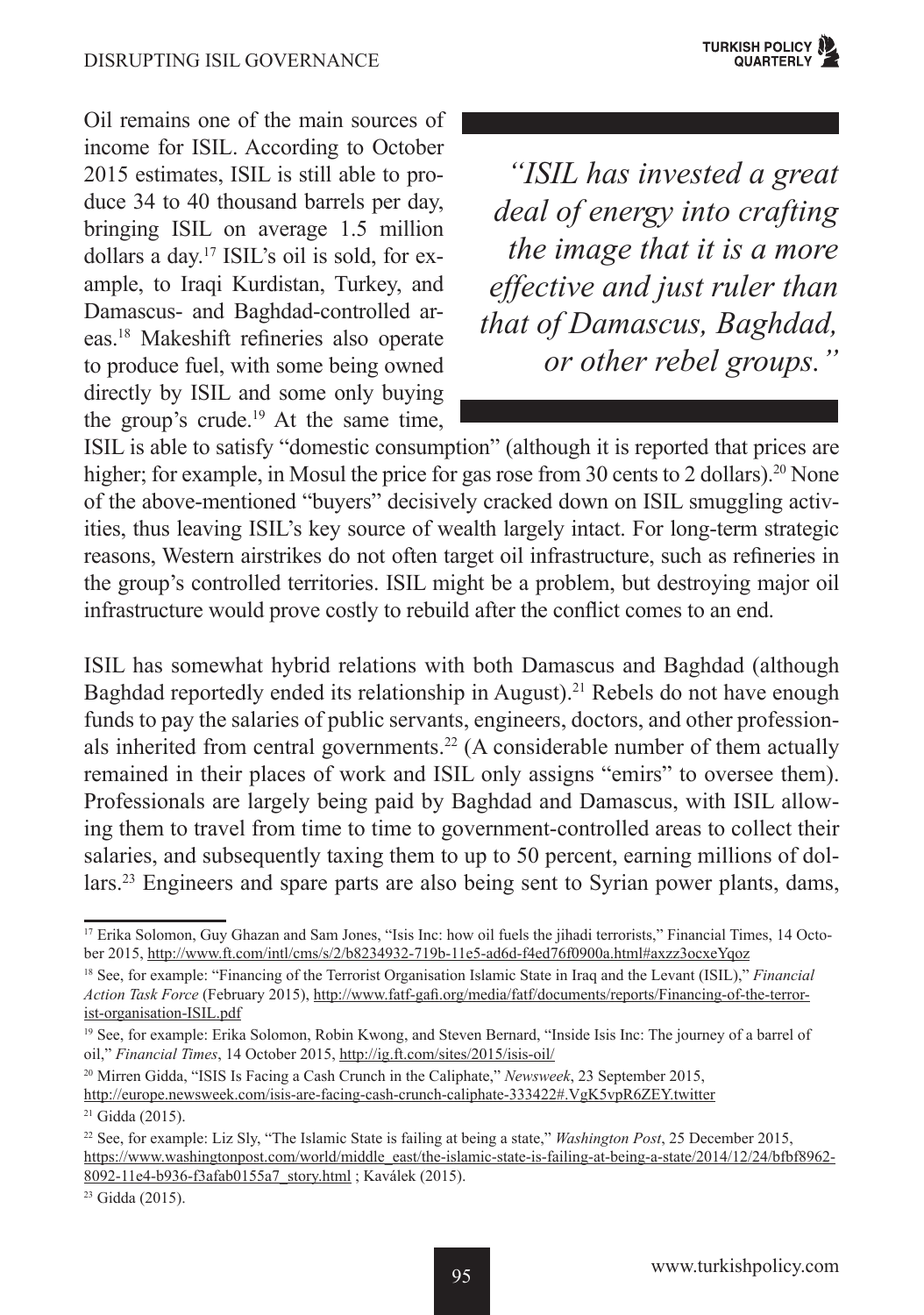and other factories to keep them up and running.24 Iraqi and Syrian governments do so to ensure the loyalty of professionals and to keep infrastructure running and in good-enough shape.

Basic goods such as groceries or clothing continue to flow to and through ISIL-held areas from Turkey, Jordan, Iraqi Kurdistan, Damascus, and Baghdad. Business is still functioning and it keeps ISIL's economic system running. The prices of basic food and goods actually rose throughout 2014 and 2015, but still, the situation is not dire and the economic system works. ISIL does not largely depend on external financing or donations. It is left with a black market dominated by oil smuggling, "taxation," and extortion that form a crucial source of income for ISIL, bringing it an estimated one million dollars a day.<sup>25</sup>

Also, foreign humanitarian aid continues to flow to ISIL areas, supporting its governance capacities as a by-product.<sup>26</sup>

# *Forcing a Downward Spiral of Rebel Governance in ISIL-Controlled Areas*

A strategy to counter ISIL should eventually focus on the disruption of rebel governance. ISIL's insurgency has reached a point where it controls a vast amount of territory and cities and operates a quasi-state structure. Disrupting its governance would challenge its claim to statehood and simultaneously create a perception among the population that any other actor is actually a lesser evil than ISIL. The time factor is also crucial. As Cole Bunzel, a PhD candidate in Near Eastern Studies at Princeton University, noted: "The longer the group enjoys a plausible claim to statehood, the more likely its organizational and ideological unity will remain intact."<sup>27</sup>

Rebel governance has been a rather under-researched topic in the renewed focus on insurgency and counterinsurgency literatures that emerged with Western experiences in Afghanistan and Iraq in the post-9/11 era. Perhaps this is so because only a few insurgencies have managed to grow to the "large scale phase," in which insurgents "have gained considerable support within the local population. Their numbers may

<sup>24</sup> Erika Solomon and Ahmed Mhidi, "Isis Inc: Syria's 'mafia-style' gas deals with jihadis," *Financial Times*, 15 October 2015, http://www.ft.com/intl/cms/s/0/92f4e036-6b69-11e5-aca9-d87542bf8673.html#axzz3ooYNeb8g

<sup>25</sup> Sarah Almukhtar, "ISIS Finances Are Strong," *New York Times*, 19 May 2015, http://www.nytimes.com/interactive/2015/05/19/world/middleeast/isis-finances.html?\_r=0

<sup>26</sup> See, for example: "Aid and the Islamic State," *Humanitarian Policy Group and IRIN*, Crisis Brief (December 2014), http://www.odi.org/sites/odi.org.uk/files/odi-assets/publications-opinion-files/9390.pdf ; Armin Rosen, "Here's how ISIS abuses humanitarian aid," *Business Insider*, 3 February 2015, http://www.businessinsider.com/how-isis-abuses-humanitarian-aid-2015-2

<sup>27</sup> Cole Bunzel, "From Paper State to Caliphate: The Ideology of the Islamic State," *Brookings*, Analysis Paper No. 19, March 2015, p. 37, http://www.brookings.edu/~/media/research/files/papers/2015/03/ideology-of-islamic-state-bunzel/ the-ideology-of-the-islamic-state.pdf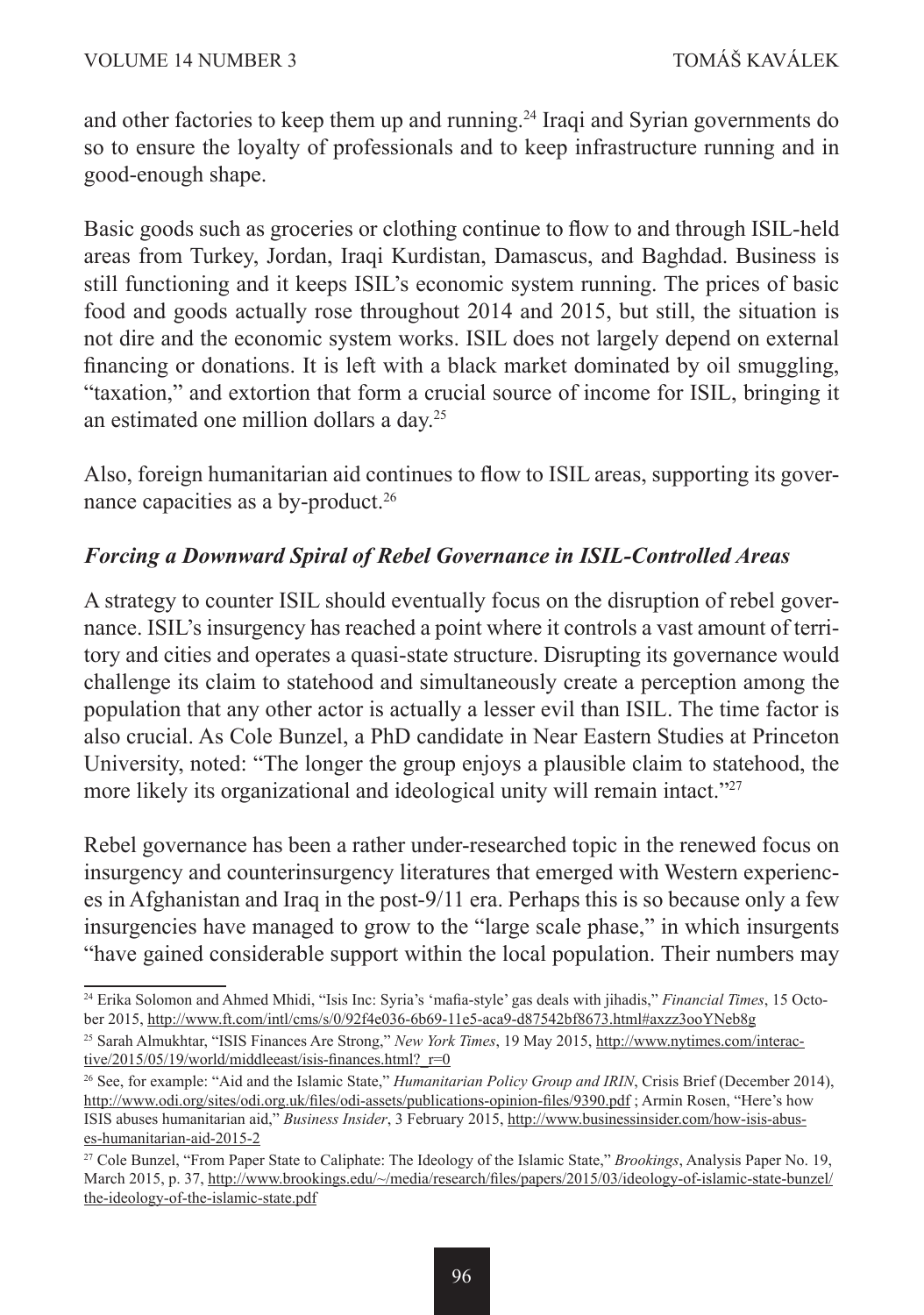

be in the many thousands. (...) They will have probably established physical control over various parts of the country and will likely be in position to contest government control in other areas."28 Even fewer insurgencies have moved to the "conventional phase," in which they are powerful enough to challenge counterinsurgents in conventional warfare

*"A strategy to counter ISIL should eventually focus on the disruption of rebel governance."*

and are able to control and exercise stable governance in controlled territories. ISIL had indeed come to this point in Syria by the beginning of 2014, and in Iraq in late summer of 2014. In this state of affairs, it is key for ISIL to gain the compliance of the population.

Jennifer Keister, from the Initiative for Global Development, University of Notre Dame and Cato Institute, and Branislav Slantchev, from the University of California, San Diego, argue that simple coercion is not enough to keep rebel governance running.29 Insurgents also have to be effective (meaning they provide basic services such water, electricity, and garbage disposal, and ensure prices are not skyrocketing, etc). Insurgents should provide security for the population as well as maintain their legitimacy. The key to successfully defeating ISIL lies primarily in disrupting its governance system's effectiveness.

Strategies to counter ISIL should focus on forcing a "downward spiral of rebel governance" in its controlled territories. The governance performance of ISIL can be damaged by lowering its capability to provide services, as well as decreasing smuggling and trade with ISIL-controlled areas. Cutting off ISIL's access to supplies and goods will push the group to further extort its poor population to cover its losses, and as a result, the people will be less compliant. Moreover, without large-scale offensives, ISIL cannot count on swift income from looting newly conquered areas (such as bank robberies, confiscation of personal valuables, etc.).

ISIL then must resort to the only tool left to increase the population's compliance: coercion. This requires more and more resources and manpower. However, coercion cannot be increased indefinitely to ensure compliance if there is no improvement of ISIL's governance performance. Further, repeated harsh measures create even more dissent. Eventually, compliance becomes so low that it reaches a critical point at

<sup>28</sup> Walter L. Perry and John Gordon IV, *Analytic Support to Intelligence in Counterinsurgencies* (RAND Corporation, 2008), p. 10, http://www.rand.org/content/dam/rand/pubs/monographs/2008/RAND\_MG682.pdf

<sup>29</sup> Jennifer Keister and Branislav L. Slantchev, "Statebreakers to Statemakers: Strategies of Rebel Governance," 9 June 2015, http://slantchev.ucsd.edu/wp/pdf/RebelGovern-W079.pdf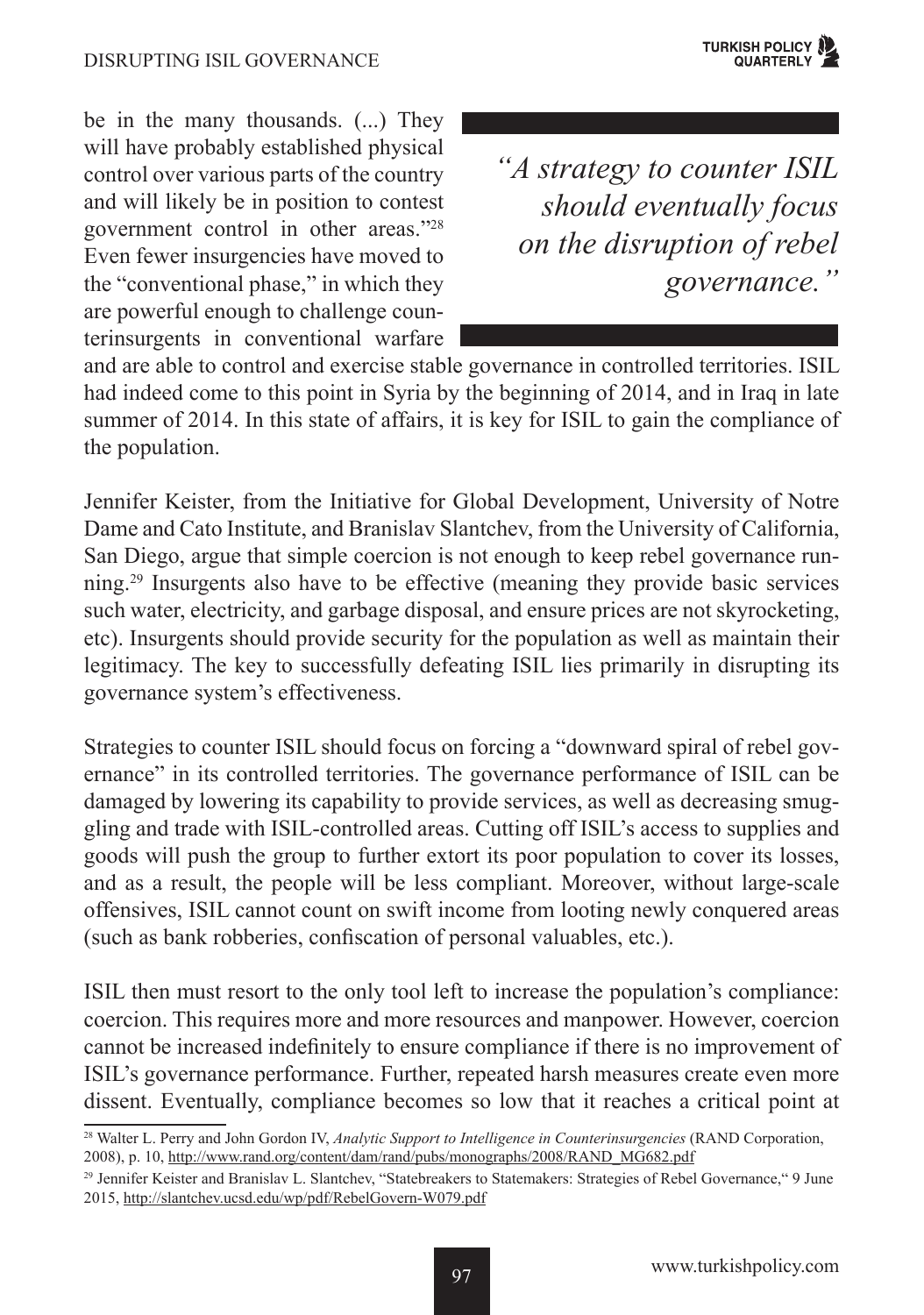which a larger portion of the population starts to think that "ISIL is no longer the best out of bad options" and some may even opt for changing their allegiances.

#### *The Road so Far: Containing*

A hallmark of contemporary anti-ISIL strategy is, on one hand, containing it by preventing large-scale offensives, and, on the other hand, building local defense capacities. The US-led coalition against ISIL has pounded militants since August 2014 with airstrikes to disrupt its offensive and command capacities. The main goal is to prevent ISIL from amassing large forces to repeat offensives similar to the snap taking of Mosul in June 2014. Tactical airstrikes also support allies on the ground, such as the Syrian Kurds in the northern part of the country.

*"The governance performance of ISIL can be damaged by lowering its capability to provide services, as well as decreasing smuggling and trade with ISIL-controlled areas."*

Targeting senior cadres of ISIL is certainly one of the coalition's useful tools, considering that ISIL, as every organization, has only a limited number of truly charismatic and capable people. Frequent deaths of commanders can also lead to desirable organizational infighting, or inflict temporary damage on decision-making capacities. For example, in May 2015, US Delta Forces conducted a targeted killing on the ground in Syria. This operation killed a key figure responsible for ISIL economic operations, Abu

Sayyaf, nicknamed the "emir of oil and gas."30 In August 2014, an airstrike killed al-Baghdadi's deputy, known as Fadhil Ahmad al-Hayali, who was one of the military commanders responsible for planning the Mosul operation in 2014.<sup>31</sup>

But these efforts are aimed only at containing ISIL. Bombing campaigns have not resulted in a significant decrease of ISIL income or governance capacities, albeit they certainly made its life more difficult.

#### *Seeking Allies on the Ground*

Apart from the obvious need to (re-)build local defense capacities already being pursued, there may be tactical allies and groups, some of them currently living under

<sup>30</sup> Helen Cooper and Eric Schmitt, "ISIS Official Killed in U.S. Raid in Syria, Pentagon Says," *New York Times*, 16 May 2015, http://www.nytimes.com/2015/05/17/world/middleeast/abu-sayyaf-isis-commander-killed-by-us-forcespentagon-says.html

<sup>31</sup> Christopher Brennan, "ISIS 'No. 2' who played key role in terrorist group's Iraq land grab last summer killed in US airstrike, White House says," *Daily Mail*, 21 August 2015, http://www.dailymail.co.uk/news/article-3206478/ISIS-s-No-2-killed-airstrike-White-House-says.html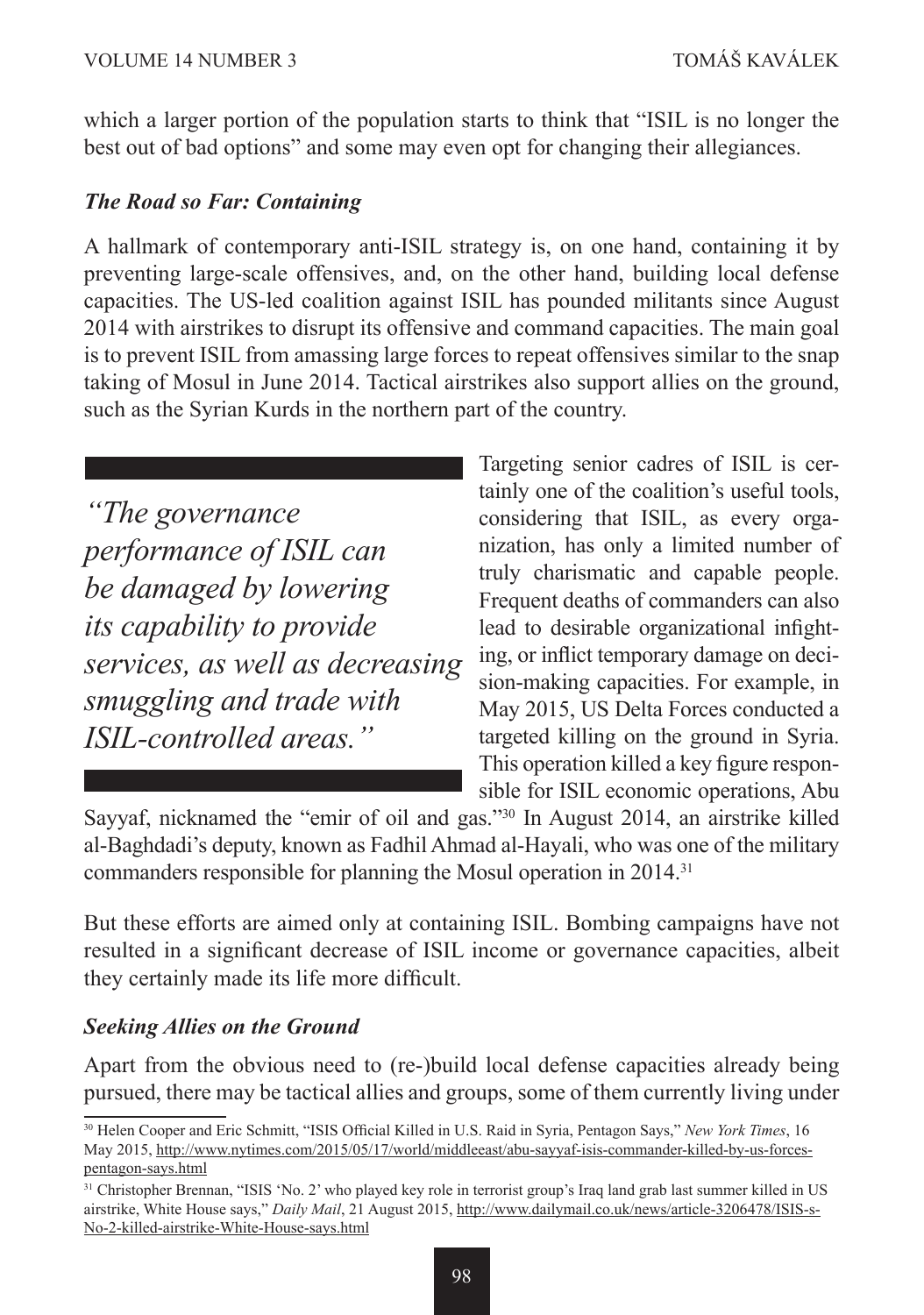auspices of ISIL that will grow unhappy with its rule. The US has already been supporting Syrian Kurds with airstrikes since autumn 2015 in Kobani. The US also provided tactical support for the Kurdish-led offensive against Tel Abyad in June 2015, which effectively stripped ISIL of a vital supply line from the Turkish border to its stronghold in Raqqa. However, supporting the Kurds is problematic from the Western perspective since the key Western ally, Turkey, is highly uneasy with the pros-

*"Supporting the Kurds is problematic from the Western perspective since a key Western ally, Turkey, is highly uneasy with the prospect of further Kurdish empowerment in Syria."* 

pect of further Kurdish empowerment in Syria. Also, there are strong enmities between Kurds and Arabs, thus their idea to advance and actually occupy major Arab areas, or even try to capture the predominantly Sunni Arab city of Raqqa seems far-fetched. If undertaken, such an attempt would surely rally Sunni Arabs around ISIL even more. Moreover, the Kurdish forces lack heavy weaponry and arguably also manpower to take and hold Raqqa.

The Sahwa campaign in 2007-2008 (sometimes labeled as Sons of Iraq or the "Awakening") was an integral part of the US plan to stabilize Iraq.32 The US counted on the cooperation of Sunni tribal militias with the Baghdad government in exchange for financial and power-sharing incentives (very similar to former Iraqi President Saddam Hussein's "tribal management"). The Sahwa strategy was generally successful in the short-term. But the replication of the Sahwa strategy itself is problematic since the original power-sharing deals struck between Sunni tribal leaders and their militias and the predominantly Shiite government of Nouri al-Maliki were not upheld. Further, Baghdad marginalized Sunni leaders, especially after 2011 when the US pulled out of the country.

Communities and actors who decide to defy ISIL and receive support either solely from the central government, or with international guarantees must be kept safe. The gradual enlargement of the insurgent-free zones to ensure the safety of the population in classic counterinsurgency terms is necessary. The unfortunate executions of hundreds of Albu Nimr Sunni tribesmen defiant of ISIL in November 2014<sup>33</sup> and October 2015 are certainly not setting a good example.34 Nevertheless, as ISIL

http://www.mepc.org/journal/middle-east-policy-archives/iraqs-tribal-sahwa-its-rise-and-fall

<sup>32</sup> Myriam Benraad, "Iraq's Tribal 'Sahwa': Its Rise and Fall," *Middle East Policy*, Vol. 18, No. 1 (2011),

<sup>33</sup> Faraj Obagi, "IS kills 500 members of Albu Nimr tribe," *Al-Monitor*, 5 November 2014, http://www.al-monitor.com/ pulse/security/2014/11/iraq-tribe-albu-nimr-who-are-they.html

<sup>34</sup> Mat Wolf, "The Tribe That Won't Stop Killing ISIS," *The Daily Beast*, 12 October 2015, http://www.thedailybeast. com/articles/2015/10/12/the-tribe-that-won-t-stop-killing-isis.html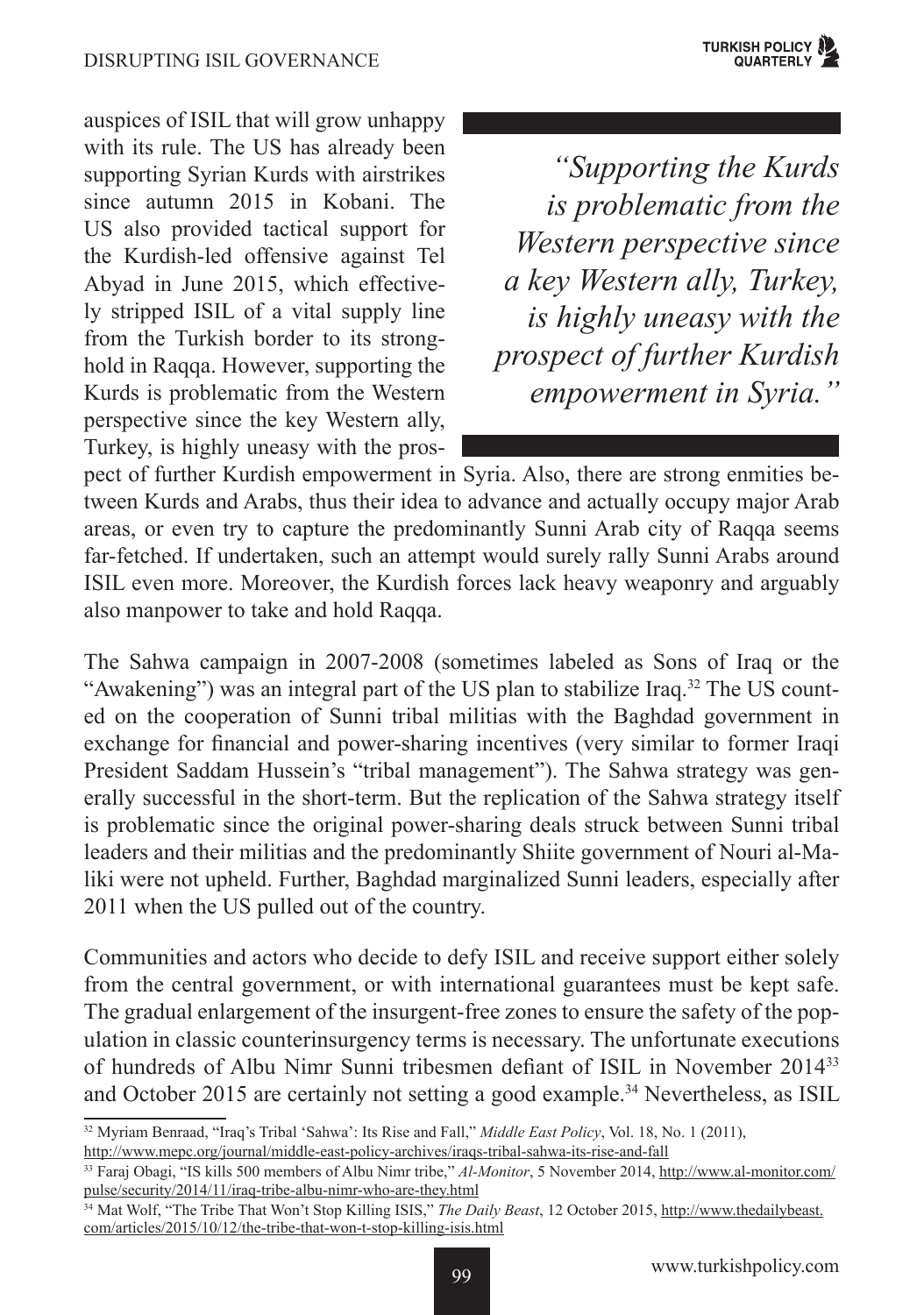increasingly coerces, extorts, and limits the autonomy of tribal groups, Baghdad or Damascus governments can gain the upper hand by offering tribes financial rewards, inclusion in power structures, and autonomy, in exchange for not supporting ISIL. Initial success stories must be nurtured and examples must be set. Importantly, these communities must be protected and given whatever incentives promised.

A report by the International Centre for the Study of Radicalisation and Political Violence (ICSR) highlighted additional useful "allies on the ground" – defectors. Apart from the obvious offering of incentives for defectors, people who defect from ISIL are a loaded gun for counter-propaganda against ISIL. The report concludes that governments ought to "provide defectors with opportunities to speak out; assist them in resettlement and ensure their safety; and remove legal disincentives that prevent them from going public."35 Based on narratives gathered from known defectors, ICSR asserts that the most frequently mentioned reason for defection was ISIL's greater interest in fighting fellow Sunni Muslims than Assad; committing atrocities against Sunnis may serve to weaken ISIL in the end.

### *The Consequences of Disrupting ISIL Governance*

The deliberate disruption of ISIL governance could have far-reaching ramifications or unintended consequences. Perhaps this is one of the reasons why ISIL's neighbors have not been able to commit efforts toward doing so. For one, the humanitarian catastrophe in Iraq and Syria caused the exodus of more than four million Syrians, many of them becoming a burden for countries such as Turkey, Jordan, and Lebanon.<sup>36</sup> Europe also feels pressing a humanitarian crisis while facing a record number of migrants, estimated to reach 700,000 by the end of 2015.<sup>37</sup>

Directly targeting ISIL's governance performance by disrupting the inflow of basic goods and cutting off sources of income would indeed provoke ISIL into higher coercion and cause a worsening of living conditions. With  $six<sup>38</sup>$  to eight million people currently living under ISIL's reign, additional hundreds of thousands would flee.39 Turkey has already signaled its discontent with the growing number of refugees. In Iraqi Kurdistan, Arab Sunni internally displaced persons (IDPs) are largely viewed as a potential threat to its ethnic homogeneity. In the current prevailing

- 36 "Syrian Refugees Regional Response," *UNHCR*, 4 October 2015, http://data.unhcr.org/syrianrefugees/regional.php
- 37 "UN expects 700,000 migrant arrivals in Europe this year, same in 2016," *Business Insider*, 1 October 2015, http://www.businessinsider.com/afp-un-expects-700000-migrant-arrivals-in-europe-this-year-same-in-2016-2015-10

<sup>38</sup> Patrick Cockburn, "Life under Isis: The everyday reality of living in the Islamic 'Caliphate' with its 7th Century laws, very

modern methods and merciless violence," *Independent*, 15 March 2015, http://www.independent.co.uk/news/world/middle-east/life-under-isis-the-everyday-reality-of-living-in-the-islamic-caliphate-with-its-7th-century-laws-10109655.html

<sup>35</sup> Peter R. Neumann, "Victims, Perpetrators, Assets: The Narratives of Islamic State Defectors," *ICSR*, 2015, p. 14, http://icsr. info/wp-content/uploads/2015/09/ICSR-Report-Victims-Perpertrators-Assets-The-Narratives-of-Islamic-State-Defectors.pdf

<sup>39</sup> Janine Di Giovanni, Leah McGrath Goodman, and Damien Sharkov, "How Does ISIS Fund Its Reign of Terror?," *Newsweek*, 6 November 2014, http://www.newsweek.com/2014/11/14/how-does-isis-fund-its-reign-terror-282607.html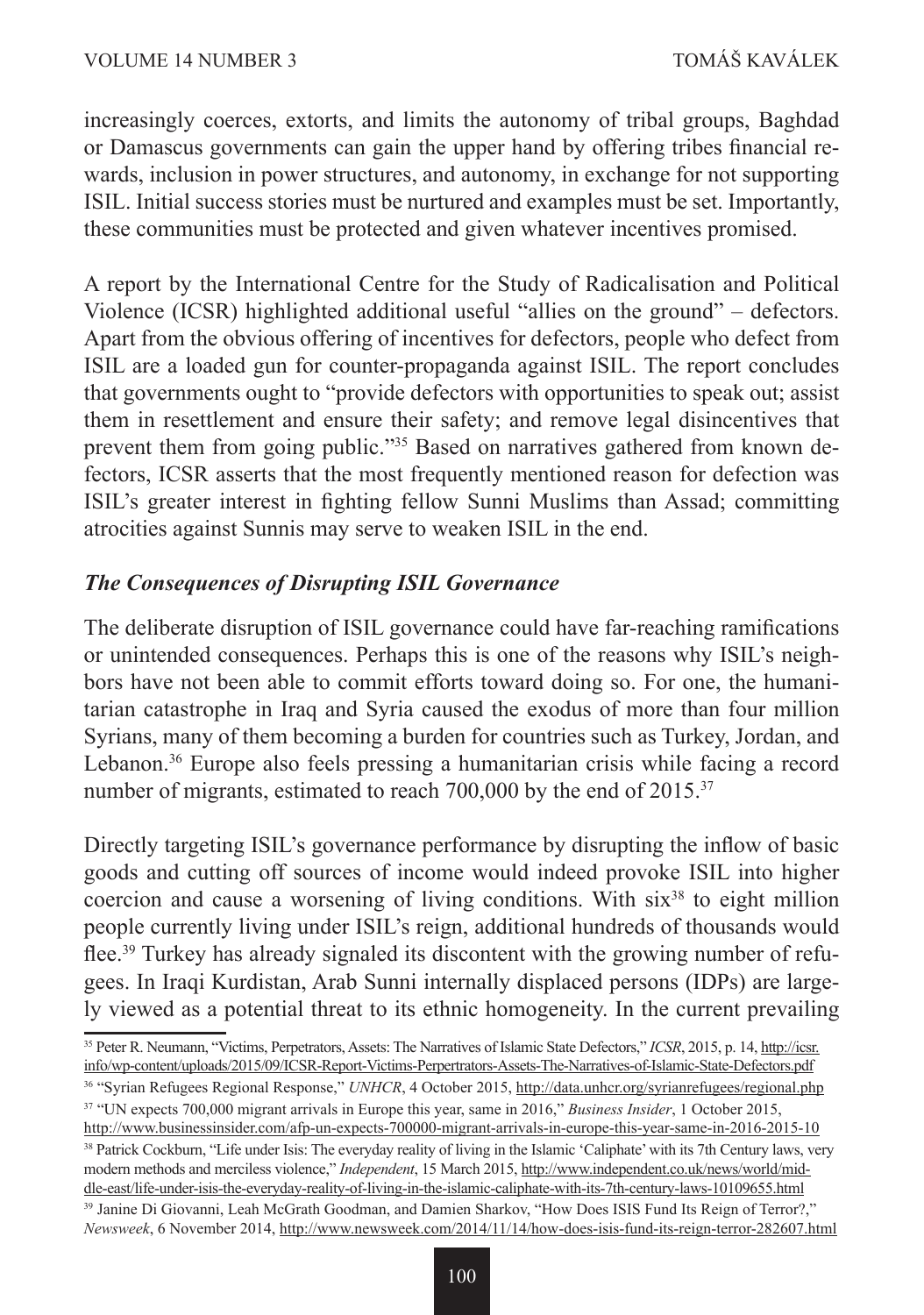liberal outlook, it might be also hard to advocate such policies directly influencing civilian population's well-being, as they invoke images of long sieges and the starvation of medieval castles.

Secondly, business with ISIL is a profitable one. State actors around ISIL might find it difficult to dismantle local smuggling networks, or to order businessmen not to send their goods to ISIL territories, as this might anger their supporters. *"Local allies among the Arab Sunnis will be needed for governments in Damascus or Baghdad to keep their grasp over predominantly Sunni areas."*

# *Need for a Regional Deal*

A new regional deal is critical so that regional actors are not tempted to include radical Islamists in their strategic calculations. On one side, there is Iran and Russia with their allies in Baghdad and Damascus. The second bloc consists of Saudis and their allies in the Arabian Peninsula, such as Qatar, as well as the US and its partners. Each of these major actors claims that combating ISIL is a priority, but they tend to focus on different goals. For example, Turkey regards taking down Assad and limiting Kurdish empowerment as high priorities. A recent example of playing the "ISIL card" is the conquest of Palmyra in May 2015. ISIL forces drove there from the group's stronghold in Raqqa over flatlands for hours while none of the coalition airstrikes targeted it (after all, this offensive was against Assad's forces).

Russia also strongly promotes Assad as an "ally against ISIL terrorism," and since September 2015 has even attacked other rebels with airstrikes rather than ISIL. This eventually led to empowering ISIL at the expense of other rebels. Additionally, resolving one of the quagmires in Syria or Iraq is not enough. As Research Director at the Institute for the Study of War, Jessica McFate correctly noted: "ISIL will not in fact lose the strategic ground of its caliphate if it continues to hold the cities it controls in Syria, regardless of what happens in Iraq."40

If a satisfactory regional deal is struck, more common steps against ISIL can be taken, including efforts to disrupt its governance capacities. Moreover, a regional deal will more likely provide opportunities for co-opting willing Sunnis and sharing power. In the long-term, it will ensure that ISIL will not easily return to the stage (as

<sup>40</sup> Jessica Lewis McFate, "The ISIS Defense in Iraq and Syria: Countering an Adaptive Enemy," *Institute for the Study of War*, Middle East Security Report 27 (May 2015), p. 10, http://understandingwar.org/sites/default/files/ISIS%20Defense%20in%20Iraq%20and%20Syria%20--%20Standard.pdf